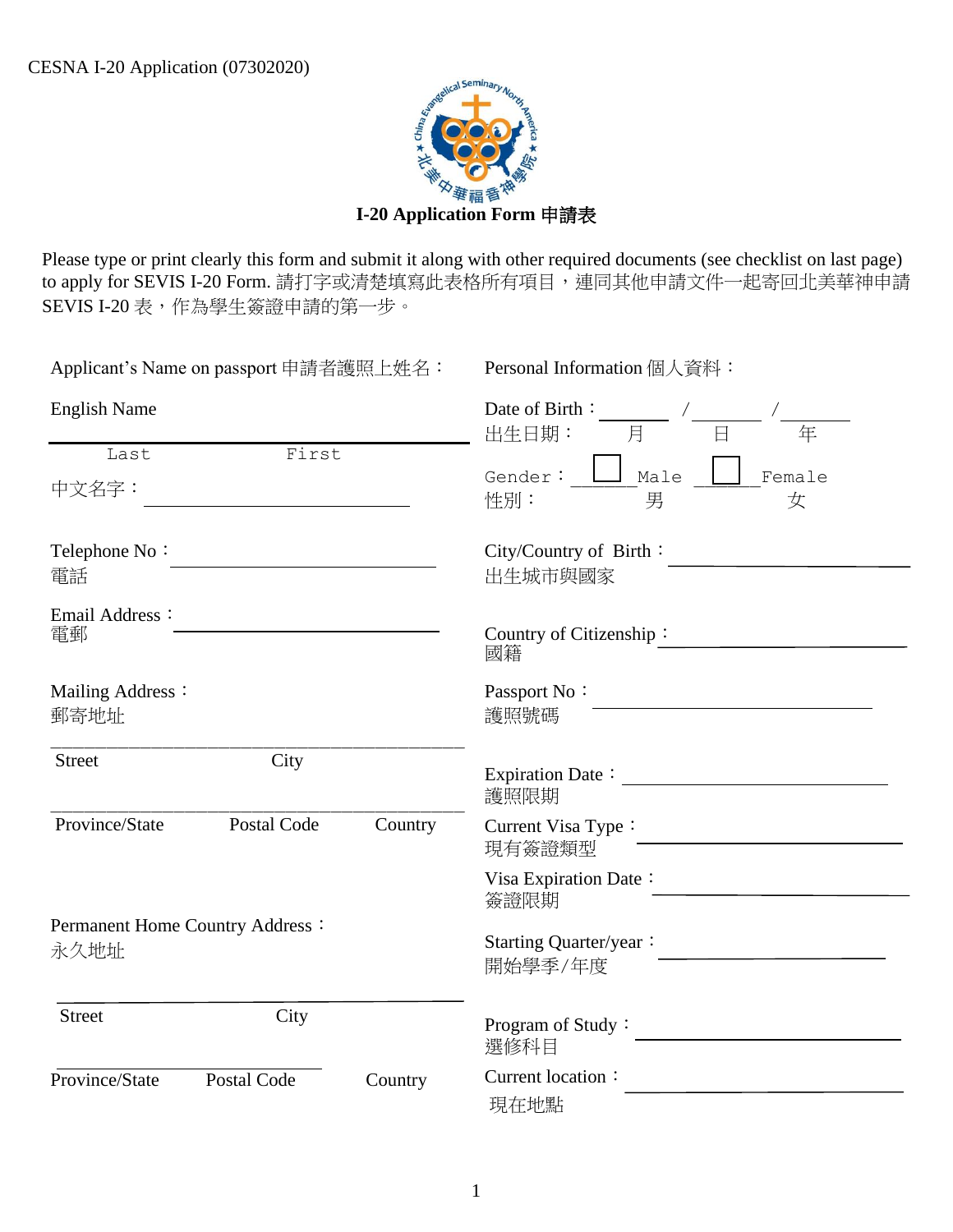| CESNA I-20 Application (07302020)<br>Yes<br>$\mathbb{N} \circ$<br>Spouse Accompanying you as F-2 dependent 配偶陪同 |
|-----------------------------------------------------------------------------------------------------------------|
| Children Accompanying yous F-2 dependent 孩子陪同<br>Yes<br>$\mathbb{N} \circ$<br>(under $18$ years old)            |
| Yes<br>Any minor or adult children requiring your financial support<br>N <sub>o</sub><br>有子女需要你的經濟支持嗎?          |
| US —<br>yes, how much US dollars do you need to contribute?<br>$\mathbb{S}$<br>If<br>若有,你每年需要負擔多少美金?            |
| Current status in U.S. 目前在美身份 (簽證) ________                                                                     |
| Are you currently applying for immigration to U.S.? 目前是否在申請移民美國 ? _ L__<br>Yes<br>N <sub>o</sub>                |
| Please fill in the legal names (as they annear on the nassport) of family members who will accompany you to the |

Please fill in the legal names (as they appear on the passport)of family members who will accompany you to the United States (F-2 dependents).請填入陪同學生家屬護照上全名:

| Last Name<br>姓 | First Name<br>名 | Date of Birth<br>出生日期 | Country of Birth<br>出生國家 | Country of<br>國籍 | Relationship<br>Citizenship $\vert$ to F-1 Student<br>關係(配偶/子/女) |
|----------------|-----------------|-----------------------|--------------------------|------------------|------------------------------------------------------------------|
|                |                 |                       |                          |                  |                                                                  |
|                |                 |                       |                          |                  |                                                                  |
|                |                 |                       |                          |                  |                                                                  |

# **For Canadian and D. Min students ONLY** 加拿大與教牧博士班學生必填資料:

| Please indicate below the week you plan to stay in the U.S. for the intensive class/classes only.<br>請寫下你在北美華神上密集課逗留美國的時間: |                                                                |  |  |  |  |
|----------------------------------------------------------------------------------------------------------------------------|----------------------------------------------------------------|--|--|--|--|
| FROM:<br>Month $\overline{H}$ Day $\overline{H}$ Year $\overline{H}$                                                       | TO:<br>Month $\exists$ / Day $\exists$ /<br>年 Year             |  |  |  |  |
| Course Registered (Name/Number):<br>選修課名與號碼:<br>選修課名與號碼:                                                                   | 選修課名與號碼:<br>選修課名與號碼:<br>The Date Class Begins:                 |  |  |  |  |
| 選修課名與號碼:<br>選修課名與號碼:                                                                                                       | 課程開始日期<br>Last Day of the last Intensive Class:<br>最後一門課的最後一日: |  |  |  |  |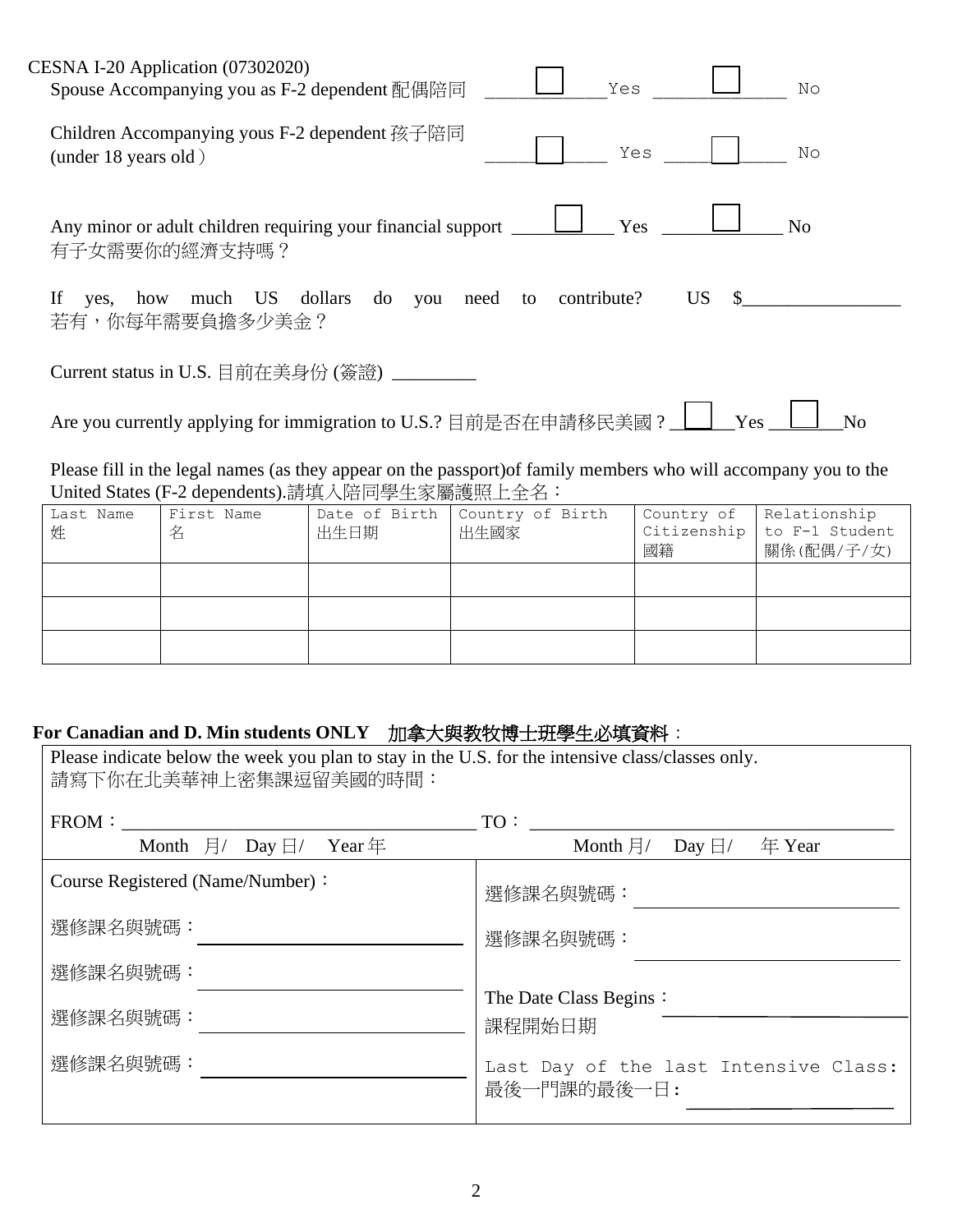#### CESNA I-20 Application (07302020) Mailing Option 郵寄方式:

|         |      | Address I-20 should be sent to 郵寄地址: |             | Mailing Method+Fee 郵寄方式和費用:                |
|---------|------|--------------------------------------|-------------|--------------------------------------------|
|         |      |                                      |             | REGULAR MAIL 平信 (Overseas                  |
|         |      |                                      |             | normally takes about 7-10 workings days ). |
|         |      |                                      |             | <b>EXPRESS/PRIORTY MAIL</b> 快遞             |
|         | City | Province/State                       | Postal Code | Overseas normally takes 3-5 days).         |
|         |      |                                      |             | ** Mailing fee is paid by the applicant    |
| Country |      |                                      |             | 郵寄由申請人支付                                   |
|         |      |                                      |             |                                            |

### *STATEMENT FROM THE APPLICANT:*

 *I certify that the information on this form and accompanying financial documents are true and correct.* 

Signature 簽名 (month/day/year)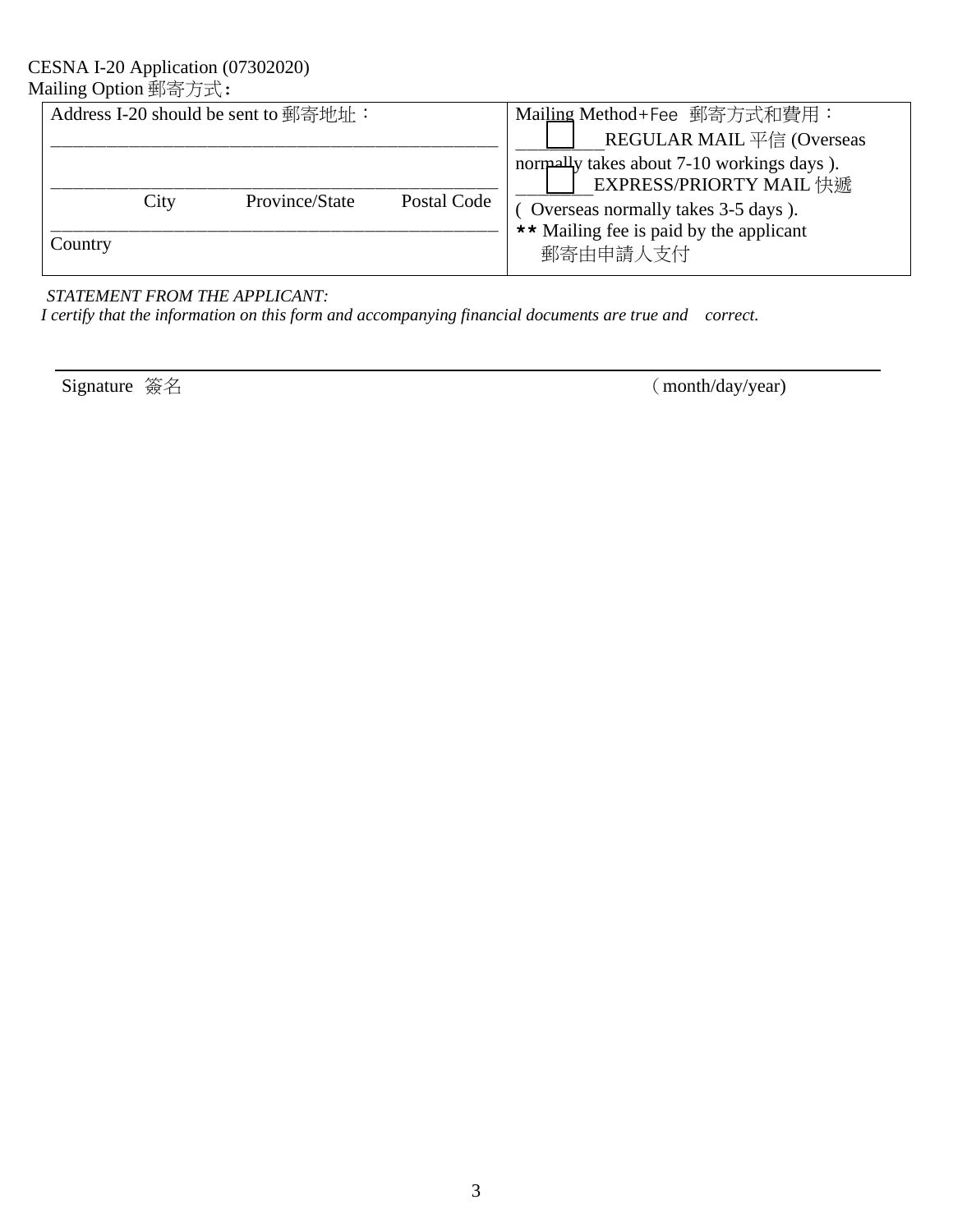|         |         |                       | 參考預算                          |                                                                                                                      | 實際預算                                                                                                                                                                                                                                                                                                                                                |
|---------|---------|-----------------------|-------------------------------|----------------------------------------------------------------------------------------------------------------------|-----------------------------------------------------------------------------------------------------------------------------------------------------------------------------------------------------------------------------------------------------------------------------------------------------------------------------------------------------|
| 學費:     |         | 每年 45 學分 しんじょう        | \$8,400 (每學分\$180)            |                                                                                                                      |                                                                                                                                                                                                                                                                                                                                                     |
|         |         |                       |                               |                                                                                                                      |                                                                                                                                                                                                                                                                                                                                                     |
| 生活費: 個人 |         | 居住                    | $$8,400$ (\$700x 12 月)        |                                                                                                                      |                                                                                                                                                                                                                                                                                                                                                     |
|         |         | 其他生活費 \$5,520<br>健康保險 | \$3,000                       |                                                                                                                      |                                                                                                                                                                                                                                                                                                                                                     |
|         |         | 書本雜費 \$740            |                               |                                                                                                                      |                                                                                                                                                                                                                                                                                                                                                     |
|         |         | 其他                    | \$540                         |                                                                                                                      |                                                                                                                                                                                                                                                                                                                                                     |
|         | 每年個人總需: |                       | \$26,300                      |                                                                                                                      |                                                                                                                                                                                                                                                                                                                                                     |
|         |         | 同行家人 一人 + \$ 2,400    |                               |                                                                                                                      |                                                                                                                                                                                                                                                                                                                                                     |
|         |         | 不在身邊但仍需經濟支持子女的費用      |                               |                                                                                                                      |                                                                                                                                                                                                                                                                                                                                                     |
|         |         |                       | 每年個人(與陪同家人)總需: ______________ |                                                                                                                      | (財務證明所須數目) _______________                                                                                                                                                                                                                                                                                                                          |
|         |         |                       |                               | 碩士經濟支持表                                                                                                              |                                                                                                                                                                                                                                                                                                                                                     |
| 自費:     | 銀行名字    |                       |                               | 城市                                                                                                                   | \$<br>國家                                                                                                                                                                                                                                                                                                                                            |
|         |         | 請寄上銀行存款證明你有此數目        |                               |                                                                                                                      |                                                                                                                                                                                                                                                                                                                                                     |
| 其他經費來源: |         |                       |                               |                                                                                                                      |                                                                                                                                                                                                                                                                                                                                                     |
|         |         | 名字                    | 關係                            | 開始/結束支持日期                                                                                                            |                                                                                                                                                                                                                                                                                                                                                     |
|         |         |                       |                               |                                                                                                                      | $\begin{picture}(20,10) \put(0,0){\line(1,0){10}} \put(15,0){\line(1,0){10}} \put(15,0){\line(1,0){10}} \put(15,0){\line(1,0){10}} \put(15,0){\line(1,0){10}} \put(15,0){\line(1,0){10}} \put(15,0){\line(1,0){10}} \put(15,0){\line(1,0){10}} \put(15,0){\line(1,0){10}} \put(15,0){\line(1,0){10}} \put(15,0){\line(1,0){10}} \put(15,0){\line(1$ |
| $2$ .   |         |                       |                               | <u> 2000 - 2000 - 2000 - 2000 - 2000 - 2000 - 2000 - 2000 - 2000 - 2000 - 2000 - 2000 - 2000 - 2000 - 2000 - 200</u> | $\begin{array}{c}\n\updownarrow \\ \hline\n\end{array}$                                                                                                                                                                                                                                                                                             |
| 3.      |         |                       |                               |                                                                                                                      | $\begin{array}{c}\n\updownarrow \\ \downarrow \\ \hline\n\end{array}$                                                                                                                                                                                                                                                                               |

一年總共有經濟支持款: .............................. \$ \_\_\_\_\_\_\_\_\_\_\_\_\_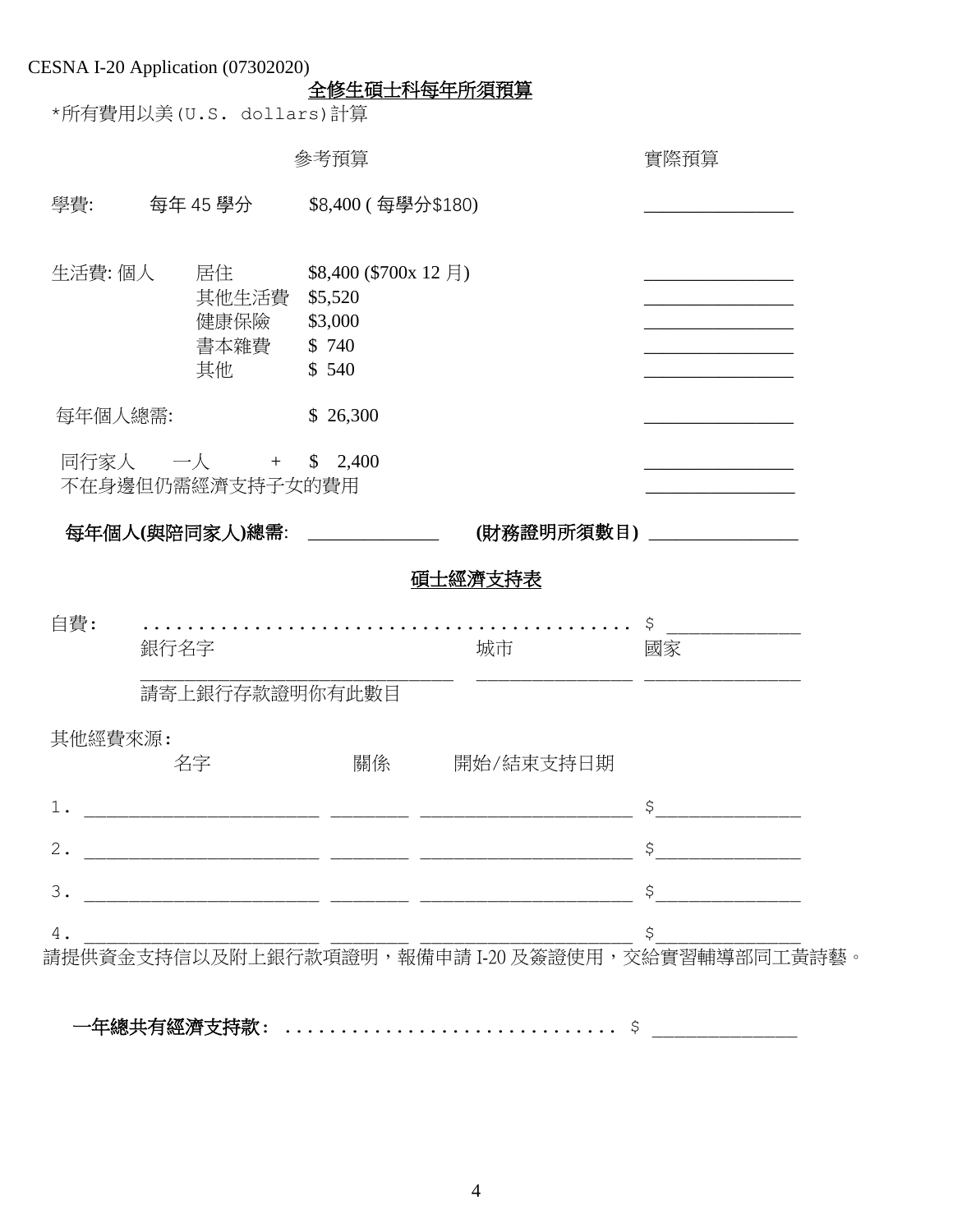|  | 全修生 (博士科) 每年所須預算 |
|--|------------------|
|  |                  |

| 所有費用以美今 |                | 計算 |
|---------|----------------|----|
|         | (U.S. dollars) |    |

|                              |                                         | 參考預算                                                                                                                  | 實際預算                                                                  |
|------------------------------|-----------------------------------------|-----------------------------------------------------------------------------------------------------------------------|-----------------------------------------------------------------------|
| 碩士科學費:                       |                                         | 每年 四門課 \$4000 ( 每門課\$1000)                                                                                            |                                                                       |
| 生活費: 個人                      | 居住<br>其他生活費<br>健康保險<br>書本雜費 \$740<br>其他 | $$8400$ (\$700x 12 月)<br>\$5520<br>\$3000<br>\$540                                                                    |                                                                       |
| 每年個人總需:                      |                                         | \$22,200                                                                                                              |                                                                       |
|                              | 同行家人 一人 +                               | \$2400                                                                                                                |                                                                       |
|                              | 不在身邊但仍需經濟支持子女的費用                        |                                                                                                                       |                                                                       |
|                              |                                         |                                                                                                                       |                                                                       |
| 每年個人(與陪同家人)總需: _____________ |                                         |                                                                                                                       | (財務證明所須數目) ____________                                               |
|                              |                                         | 博士生經濟支持表                                                                                                              |                                                                       |
| 自費                           |                                         |                                                                                                                       |                                                                       |
| 銀行名字                         |                                         | 城市                                                                                                                    | \$<br>國家                                                              |
|                              | 請寄上銀行存款證明你有此數目                          |                                                                                                                       |                                                                       |
| 其他經費來源: 名字                   |                                         | 關係 開始/結束支持日期                                                                                                          |                                                                       |
|                              |                                         |                                                                                                                       |                                                                       |
|                              |                                         | <u> 2000 - Jan James James James James James James James James James James James James James James James James Ja</u> | $\begin{array}{c}\n\updownarrow \\ \downarrow \\ \hline\n\end{array}$ |
|                              |                                         |                                                                                                                       |                                                                       |